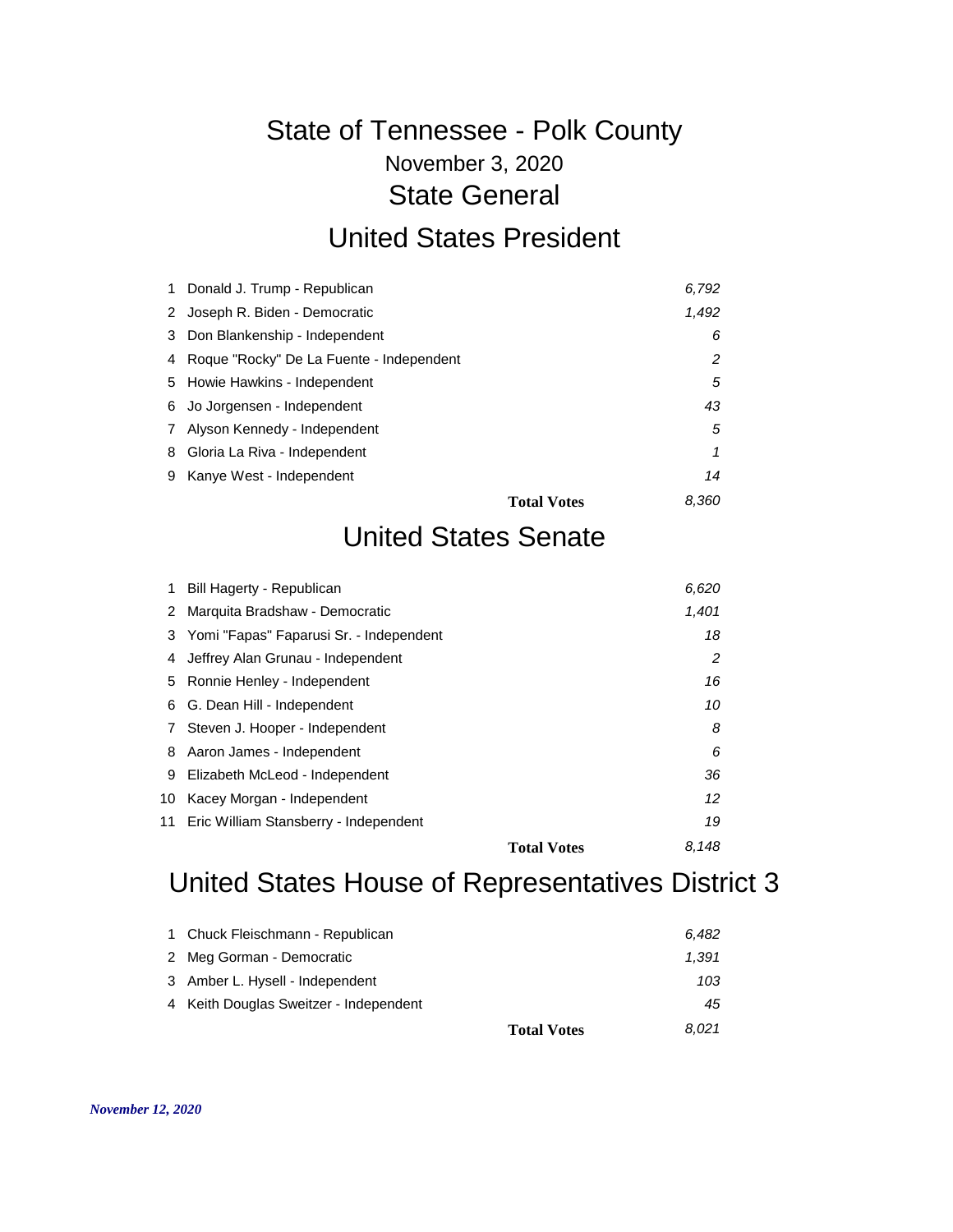#### November 3, 2020 State of Tennessee - Polk County State General

## Tennessee House of Representatives District 22

1 Dan Howell - Republican *6,801*

**Total Votes** *6,801*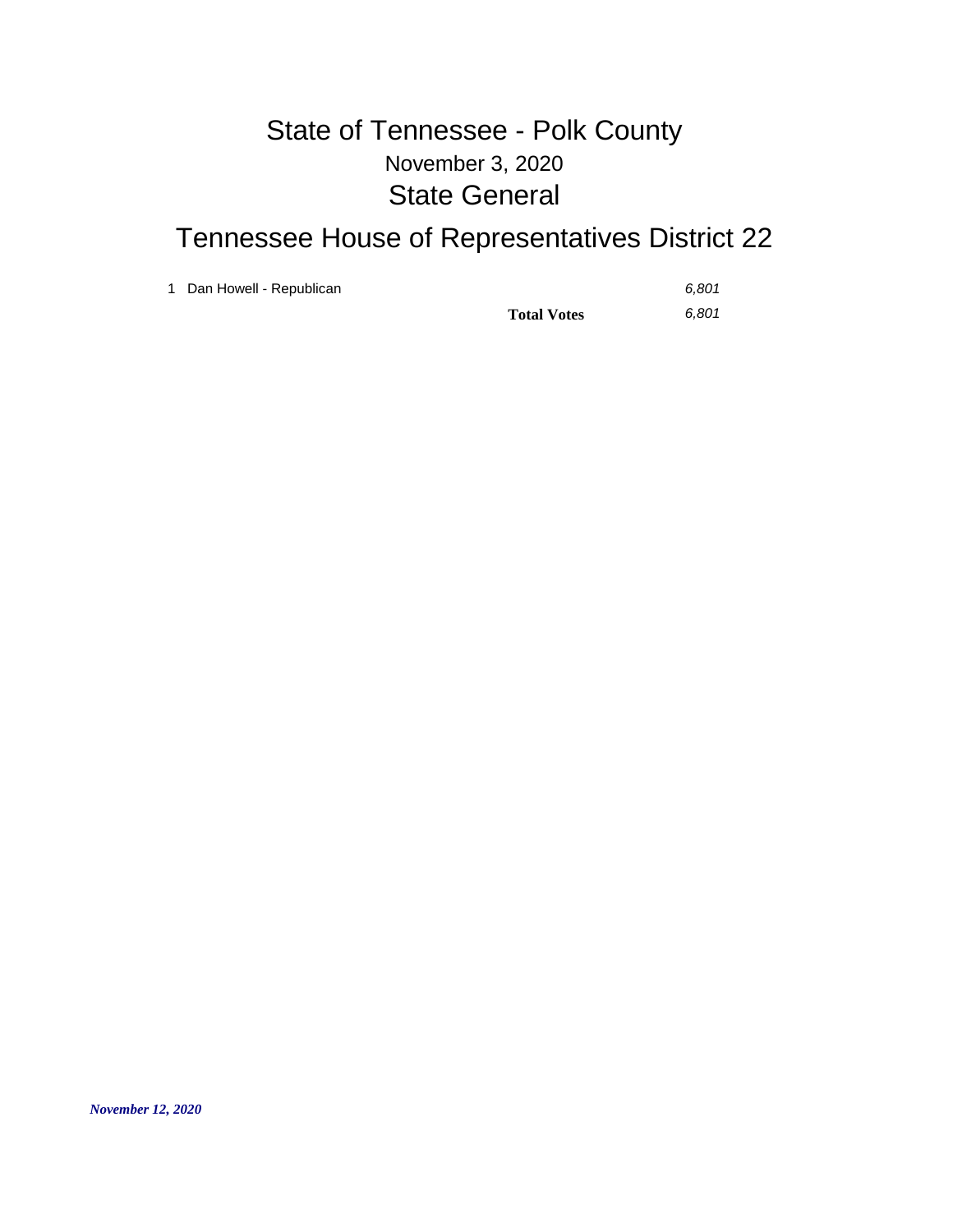# November 3, 2020 State of Tennessee - Polk County Municipal - Town of Benton

## Mayor

**Total Votes** *1,099*

| $\mathbf{1}$ | Jerry Stephens        |                          | 455 |
|--------------|-----------------------|--------------------------|-----|
|              |                       |                          |     |
| 2            | <b>Randy Yates</b>    |                          | 220 |
|              |                       | <b>Total Votes</b>       | 675 |
|              |                       | <b>City Commissioner</b> |     |
| $\mathbf{1}$ | Joe Jenkins           |                          | 419 |
| 2            | <b>Garry McDonald</b> |                          | 361 |
|              | 3 Rhonnie Prueitt     |                          | 319 |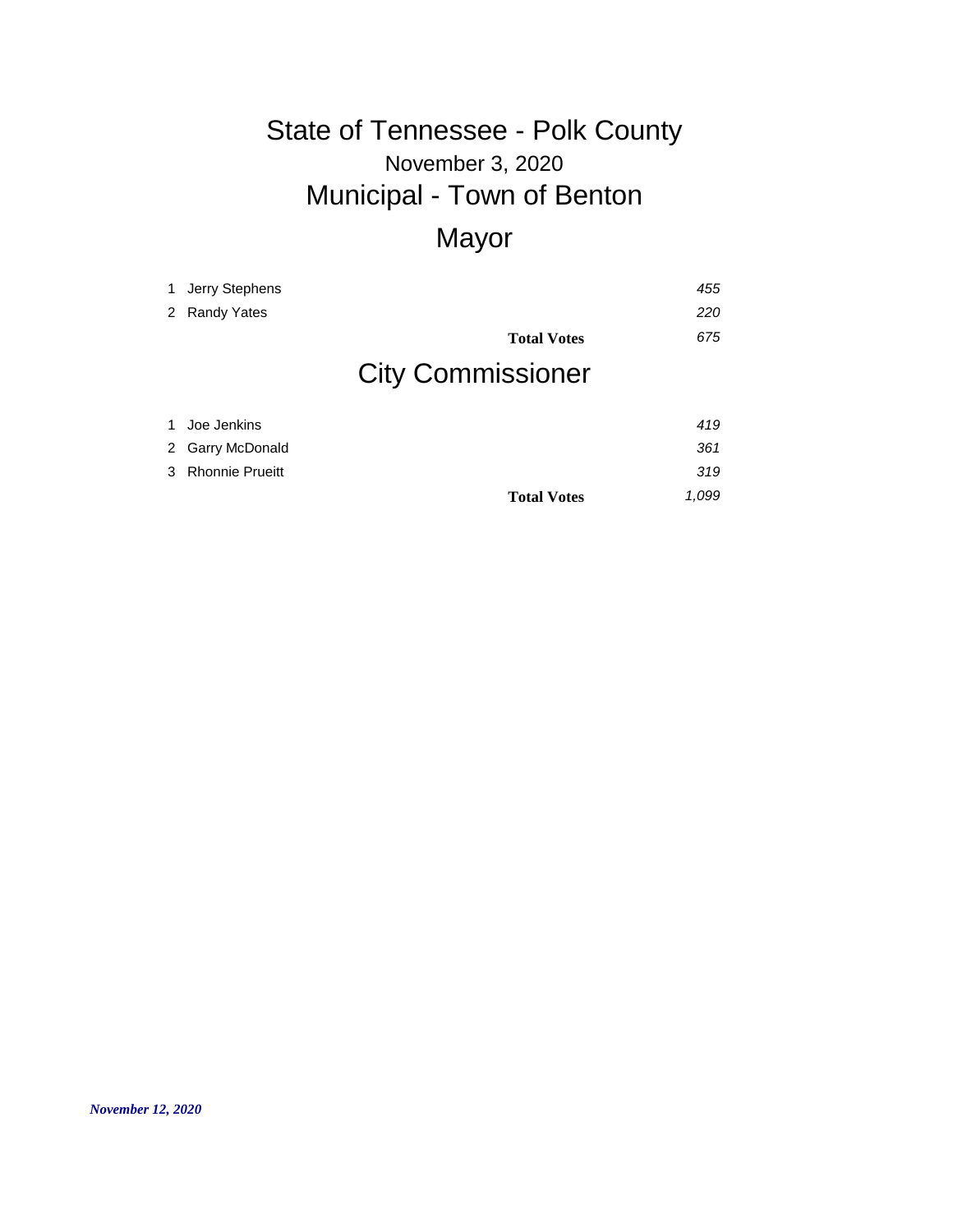#### November 3, 2020 State of Tennessee - Polk County Municipal - City of Copperhill **Mayor**

| <u>iviayui</u> |  |  |
|----------------|--|--|
|                |  |  |
|                |  |  |

| 1 | Dale Blue            |                    | 61  |
|---|----------------------|--------------------|-----|
|   | 2 Kathy Stewart      |                    | 79  |
|   |                      | <b>Total Votes</b> | 140 |
|   |                      | Alderman           |     |
|   | 1 Cecil Arp          |                    | 92  |
|   | 2 Jimmy Scott Brooks |                    | 85  |

|                    | <b>Total Votes</b> | 320 |
|--------------------|--------------------|-----|
| 4 Horace D. West   |                    | 66  |
| 3 Charles Burnette |                    |     |
|                    |                    |     |